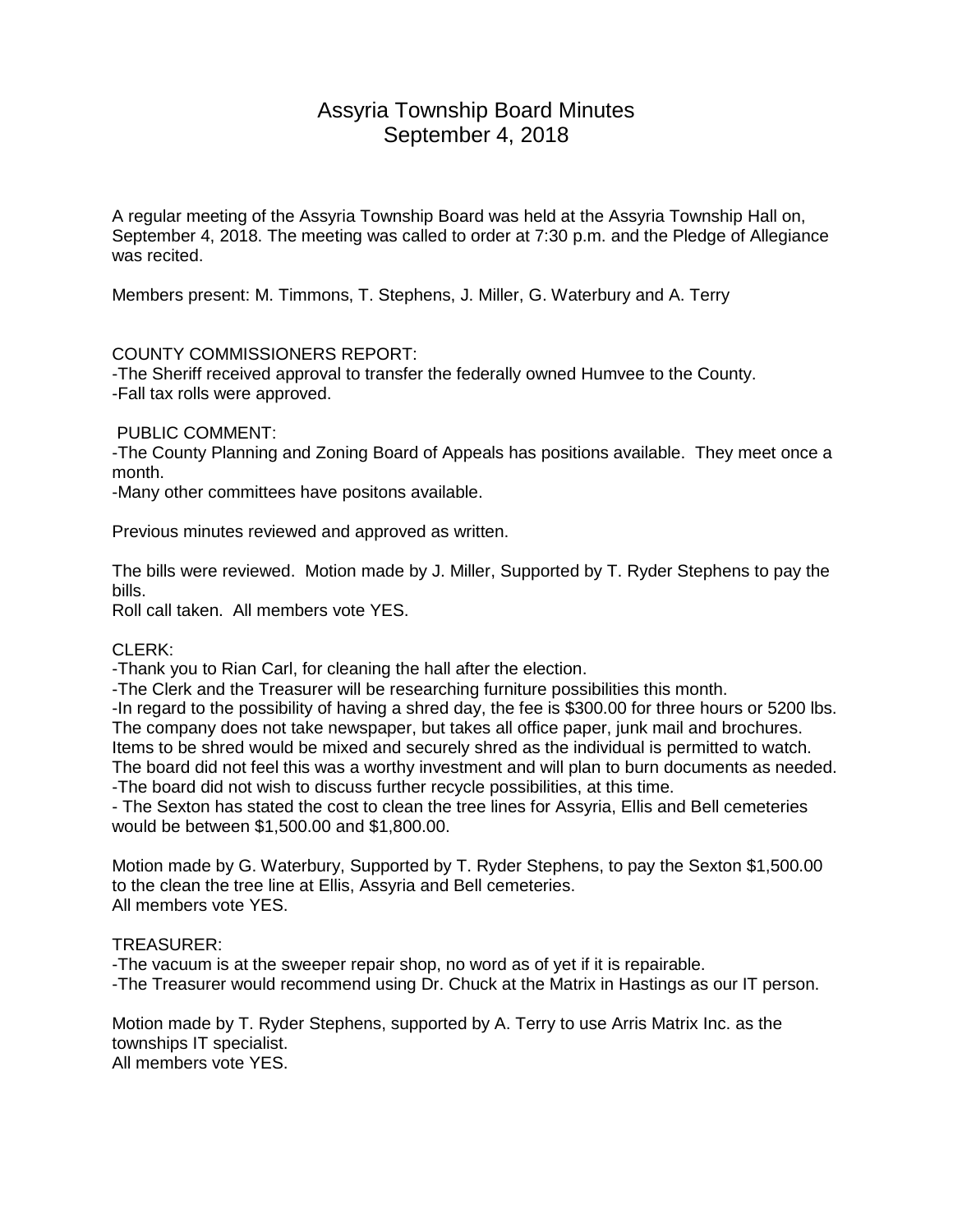-There is a training seminar in Grand Rapids September 20, 2018, the Treasurer would like to attend.

Motion made by T, Ryder Stephens, supported by M. Timmons to approve \$145.00 for the training seminar. All members vote YES.

TRUSTEE: Jim Miller

-Thanked Trumble Inc. for the work on the new addition.

-Would like the hall to have a quality flag pole.

-We need to double check the heat/air conditioning temperature, before leaving the building. -The water should be shut off prior to leaving.

-Need to have an electrician install a new mercury vapor light outside.

TRUSTEE: Gene Waterbury

-Besco tested the water and it would be in the best interest of the township to invest in a water conditioning system.

Motion Made by G. Waterbury, supported by A. Terry to install a water conditioning system at a cost of up to \$2,000.00. All members vote YES.

#### ASSESSOR:

-Tax rolls will have a 2% increase.

#### SUPERVISOR:

-Discussion in regard to the FOIA request. The Supervisor will be sending a letter advising of the estimated cost involved and requesting a 50% deposit.

-Tax Tribunal pre-hearing for parcel 01-031-020-00 is tomorrow in Lansing.

-Weeds in Checkered Cemetery by East fence are taking over, the clerk to contact the Sexton. -Revisited purchasing a generator for the hall.

Motion made by M. Timmons, supported by G. Waterbury, to purchase a higher quality generator with a better life expectancy. All members vote YES.

#### PUBLIC COMMENT:

-Ilene Thompson from the Health department introduced herself. Also, advised there have been eight cases of the West Nile virus and as of late there have not been any cases of the Zika virus, however the breed of mosquito that can cause the virus has been found.

OLD BUSINESS: None

Meeting adjourned at 9:10 p.m.

Respectfully submitted, Annette Terry Assyria Township Clerk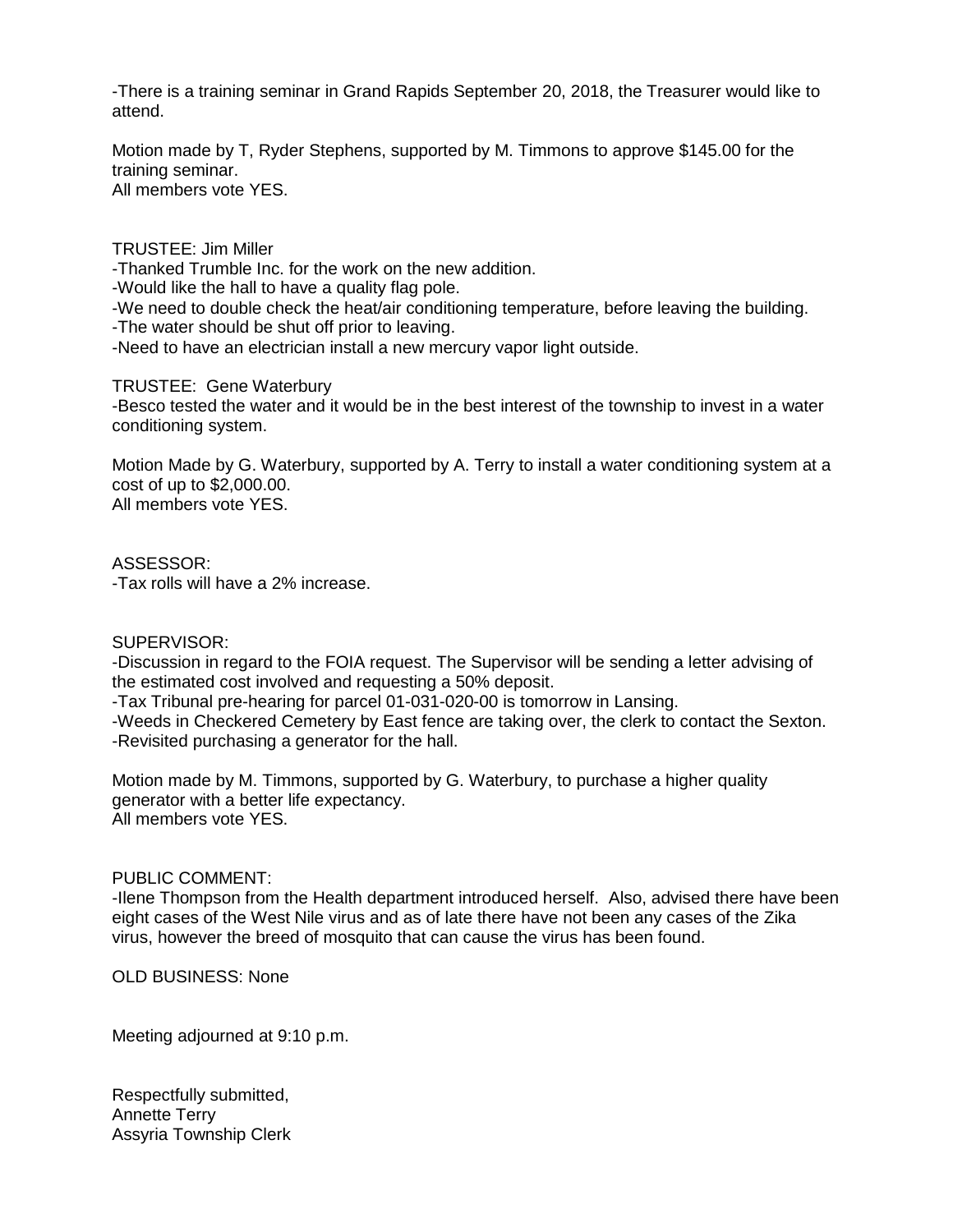| 08/31/2018 | 10058 | <b>James Miller</b>                                     | -SPLIT-                         | $-209.69$     |
|------------|-------|---------------------------------------------------------|---------------------------------|---------------|
| 08/31/2018 | 10059 | GDH & Sons LLC                                          | 276-805 Sexton - Contracted     | $-1,368.16$   |
| 08/31/2018 | 10060 | Eugene Waterbury                                        | -SPLIT-                         | $-107.20$     |
| 08/31/2018 | 10061 | James Miller                                            | -SPLIT-                         | $-107.20$     |
| 08/31/2018 | 10062 | Annette Terry                                           | -SPLIT-                         | $-645.00$     |
| 08/31/2018 | 10063 | <b>Terry Ryder-Stephens</b>                             | -SPLIT-                         | $-798.27$     |
| 08/31/2018 | 10064 | Dennis McKelvey                                         | -SPLIT-                         | $-1,095.50$   |
| 08/31/2018 | 10065 | <b>Mike Timmons</b>                                     | -SPLIT-                         | $-496.52$     |
| 08/31/2018 | 10066 | void                                                    | 101-962 · Miscellaneous Expense | 0.00          |
| 08/31/2018 | 10067 | Roger Smith                                             | -SPLIT-                         | $-748.22$     |
| 08/31/2018 | 10068 | Heidi Bartha                                            | -SPLIT-                         | $-96.97$      |
| 08/31/2018 | 10069 | Heidi Bartha                                            | 262-702 Salary & Wages          | $-132.00$     |
| 08/31/2018 | 10070 | <b>Edward Bartha</b>                                    | 262-702 · Salary & Wages        | $-182.00$     |
| 08/31/2018 | 10071 | Joan Bair                                               | 262-702 Salary & Wages          | $-182.00$     |
| 08/31/2018 | 10072 | Valeta Norris                                           | 262-702 · Salary & Wages        | $-112.00$     |
| 08/31/2018 | 10073 | Victoria Mingus                                         | 262-702 Salary & Wages          | $-92.00$      |
| 08/31/2018 | 10074 | <b>Susan Elkins</b>                                     | 262-702 Salary & Wages          | $-182.00$     |
| 08/31/2018 | 10075 | Nora Peake                                              | 262-702 Salary & Wages          | $-182.00$     |
| 08/31/2018 | 10076 | <b>Sally Bivens</b>                                     | 262-702 · Salary & Wages        | $-198.00$     |
| 08/31/2018 | 10077 | <b>Consumers Energy</b>                                 | 265-920 · Utilities             | $-48.45$      |
| 08/31/2018 | 10078 | <b>Rian Carl</b>                                        | 171-962 · Miscellaneous Expense | $-15.00$      |
| 08/31/2018 | 10079 | <b>GBS</b>                                              | 262-962 Miscellaneous Expense   | $-49.96$      |
| 08/31/2018 | 10080 | <b>Barry County Telephone</b><br>West Michigan Business | 265-850 Telephone               | $-383.50$     |
| 08/31/2018 | 10081 | Forms                                                   | 101-900 Printing and Publishing | $-205.40$     |
| 08/31/2018 | 10082 | <b>Cyber Mind</b>                                       | 101-962 · Miscellaneous Expense | $-95.80$      |
| 08/31/2018 | 10083 | GDH & Sons LLC                                          | -SPLIT-                         | $-1,437.40$   |
| 08/31/2018 | 10084 | L. J. Trumble Builders LLC                              | 901-000 Capital Outlay          | $-116,054.93$ |
| 08/31/2018 | 10085 | <b>Annette Terry</b>                                    | 262-962 Miscellaneous Expense   | $-44.27$      |
| 08/31/2018 | 10086 | <b>Elizabeth Miller</b>                                 | -SPLIT-                         | $-9.23$       |
| 08/31/2018 | 10087 | <b>GBS</b>                                              | 262-962 Miscellaneous Expense   | $-600.00$     |

Total

125,878.67

-